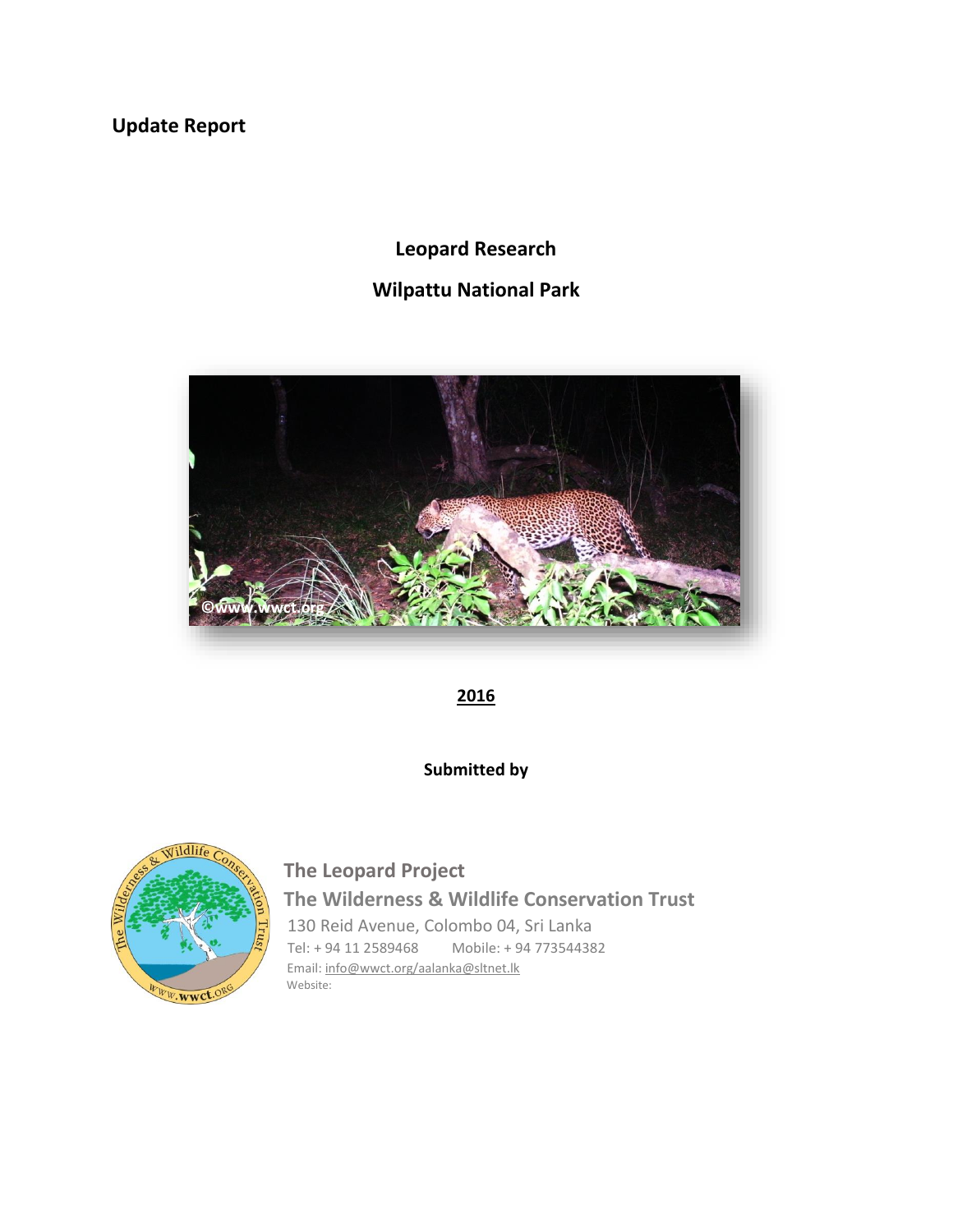#### **Executive Summary**

This closed population leopard study was conducted between May and October of 2015 with camera trapping being carried out for 836 trap days/nights. The study area was a 500 km<sup>2</sup> area in the central core of the park which was accessible. Due to flooded conditions and reduced accessibility this study area was chosen as the most feasible for conducting such a survey.

A total of 49 individual leopards were identified within this study as the sample population with a spatially explicit capture-recapture total density for the study area of 16.2 leopards per 100 $km^2$  or an adult density of 8.2 leopards per 100 $km^2$ . This density falls between the recorded leopard densities for Yala National Park and Horton Plains National Park as established by our earlier studies in these NPs and is in keeping with density estimate trends. A sex ratio for this population of 1M: 1.75F was observed.

On-going prey analysis shows that barking deer, sambur, wild boar and axis deer are the primary available prey species but more in depth analysis is required to indicate prey preference.

The presence of Sri Lanka's smallest wildcat the Rusty spotted cat was also detected numerous times indicating a relatively healthy population within the study area. Bear (including mother and cubs) were detected throughout and at most camera trap stations indicating widespread presence within the study area.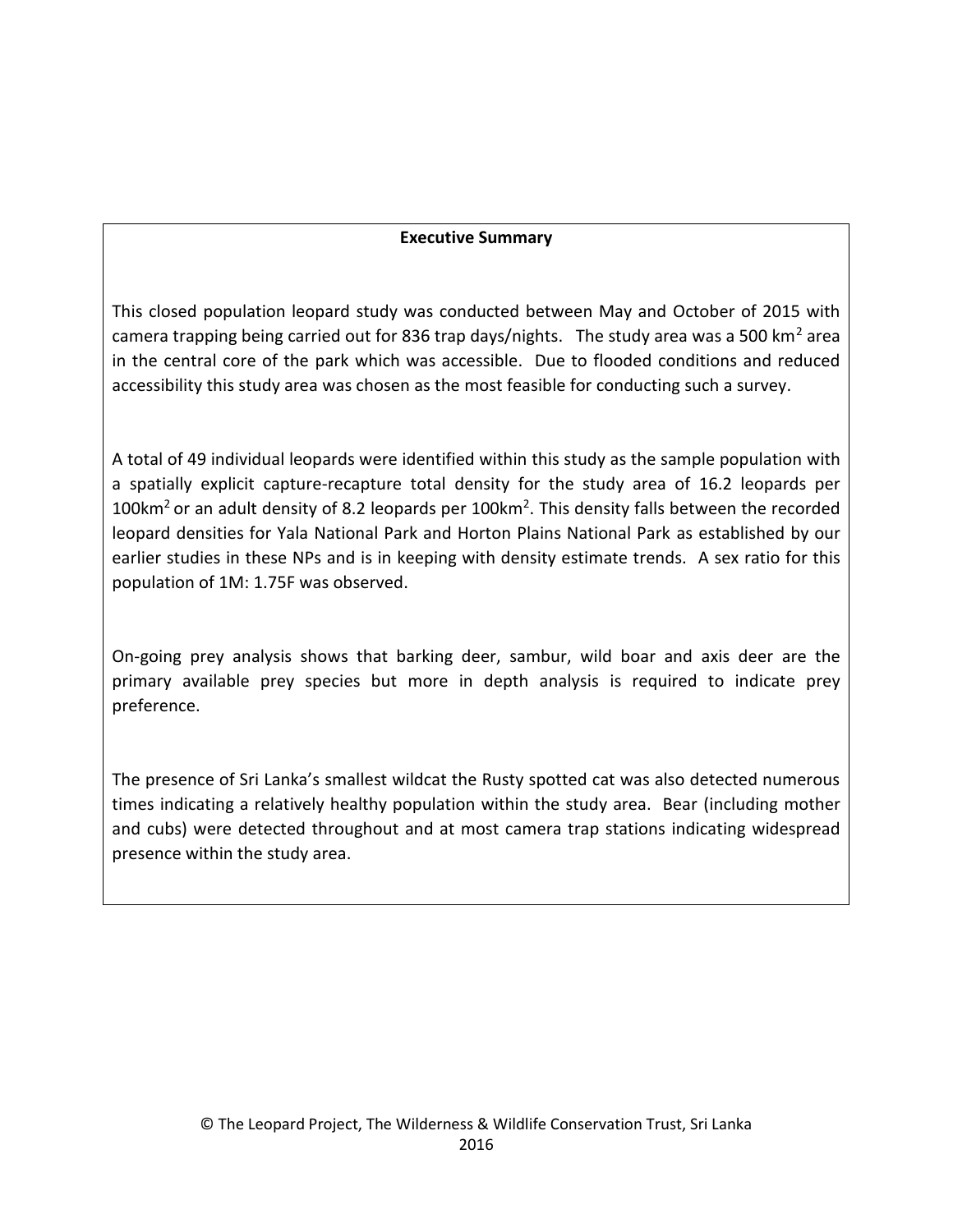## **Timelines & Study design**

Exceptionally heavy rains were experienced in 2015 and continued through into 2016. Due to limited access of the park as a result of flood waters we designed a camera trapping grid based on accessibility. Camera trapping was begun in mid-July and continued on till the 3rd week of October 2015. This time period was adequate for a closed population survey as well as allowed for coverage of the chosen study area within the park.

A total of 36 remote camera stations were set up across the central portion of Wilpattu covering an area  $>$  500 km<sup>2</sup>. This design allowed the project to optimize the trade-off between photographic re-captures and area coverage. We also conducted 3 prey transects every month which ranged in length from  $20 - 23$  kms and traversed the heart of the study area.

Success was high with all camera stations recording repeated leopard presence as well as numerous prey species.

## **Leopard Population Estimates**

*Population numbers & Density:* Over the course of the 836 trap days (each 24hr from midnight to midnight) there were a total of 49 individual leopards photo-captured (Fig. 1). Using spatially explicit capture-recapture analysis we estimated a population density within the study area of 16.2 leopards/100 km² or 8.2 adult leopards/100 km². This suggests a density slightly lower than in Yala National Park, Block I and slightly higher than in Horton Plains National Park.

*Sex Ratio:* From the sample leopard population a total sex ratio for the study area of 1M: 1.75 F was obtained.



Fig. 1: two of the resident male leopards repeatedly photo-captured within the study area in Wilpattu National Park, September 2015. b. Cover picture is of a resident female within the study area.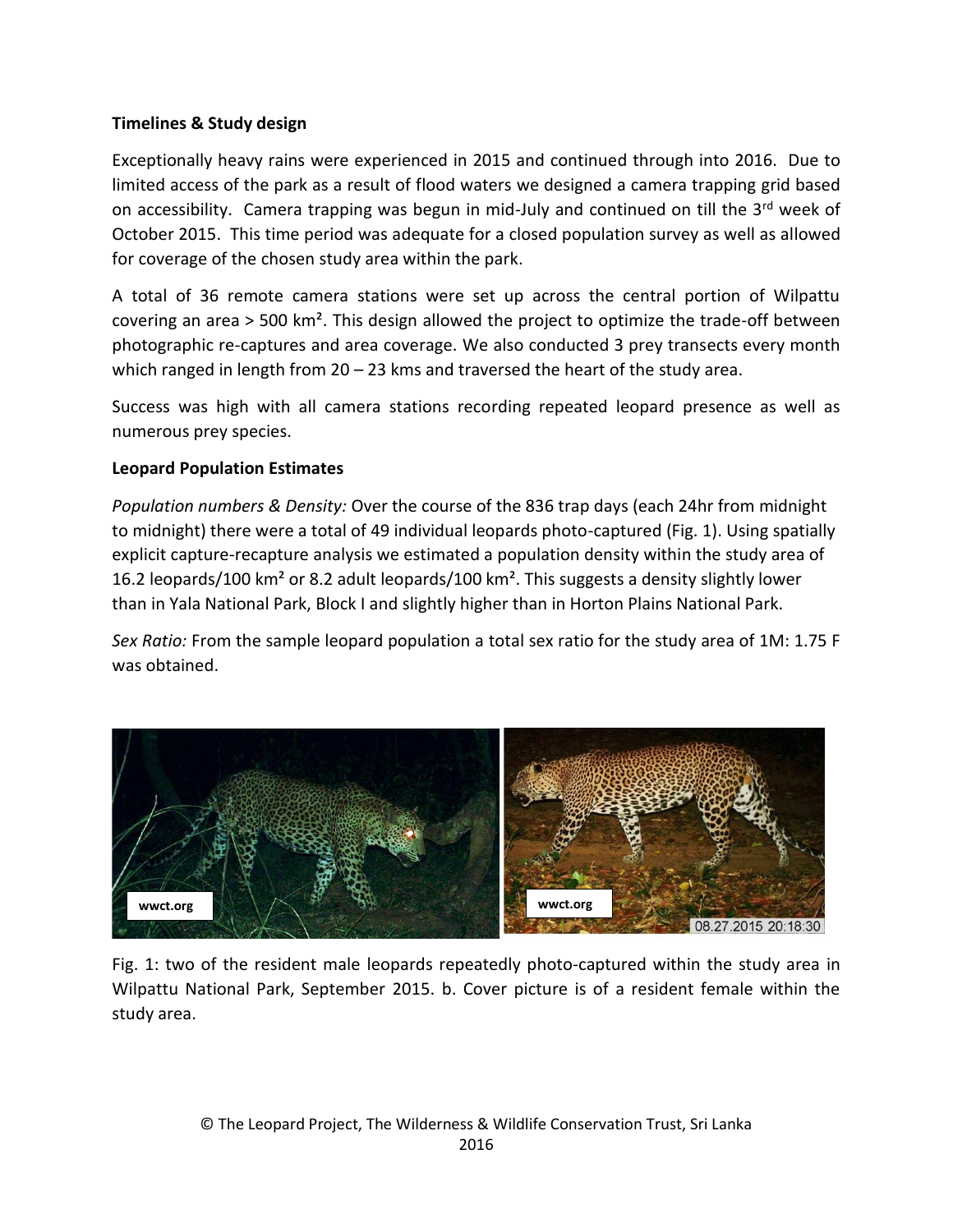#### **Leopard Diet**

A total of 24 scat samples have been collected so far. We hope to continue with once a month monitoring for scats to supplement this as the larger the sample size the more accurate the information gained. Due to the unusual heavy rains experienced during 2015 and 2016 so far scat samples were easily washed away and thus sample availability low. Ongoing microscopic identification will reveal if leopards in Wilpattu are showing particular prey preferences.

#### **Prey abundance**

Based on distance sampling methods from 62.7km of road transects that were repeated in June, July, August and September 2015 and 16.2km that was conducted in October 2015, we were able to estimate the abundance of spotted deer (7.8/km<sup>2</sup>) and barking deer (9.5/km<sup>2</sup>). Other species were not detected in sufficient numbers to allow for accurate absolute density estimates.

#### **Other species:**

Apart from leopards our camera trap stations also recorded a total of 19 mammal species (Fig 2) indicating mammal biodiversity within the park.

| <b>Class</b> | <b>Family</b>   | <b>Common name</b>      | <b>Scientific name</b>    |
|--------------|-----------------|-------------------------|---------------------------|
| Mammalia     | <b>Boviidae</b> | Water buffalo           | <b>Bubalus arnee</b>      |
|              | Canidae         | Jackal                  | Canis aureus              |
|              | Cercopithecidae | Toque macaque           | Macaca sinica             |
|              | Cervidae        | Axis (spotted) deer     | Axis axis                 |
|              |                 | Sambar                  | Rusa unicolor             |
|              |                 | Barking deer            | Muntiacus muntjak         |
|              | Elephantidae    | Asian elephant          | Elephas maximus           |
|              | Felidae         | Leopard                 | Panthera pardus           |
|              |                 | Jungle cat              | Felis chaus               |
|              |                 | Rusty spotted cat       | Prionailurus rubiginosus  |
|              | Herpestidae     | Ruddy mongoose          | Herpestes smithii         |
|              | Hyxtricidae     | Porcupine               | Hystrix indica            |
|              | Leporidae       | <b>Black naped Hare</b> | Lepus nigricollis         |
|              | Manidae         | Pangolin                | Manis crassicaudata       |
|              | Mustelidae      | Otter                   | Lutra lutra               |
|              | Suidae          | Wild boar               | Sus scrofa                |
|              | Tragulidae      | Mouse deer              | Moschiola meminna         |
|              | Ursidae         | Sloth bear              | <b>Melursus ursinus</b>   |
|              | Viverridae      | Common palm civet       | Paradoxurus hermaphoditus |
|              |                 | Indian civet            | Viverricula indica        |

Table 1: Mammal species captured on remote cameras in the study site at Wilpattu National Park.

© The Leopard Project, The Wilderness & Wildlife Conservation Trust, Sri Lanka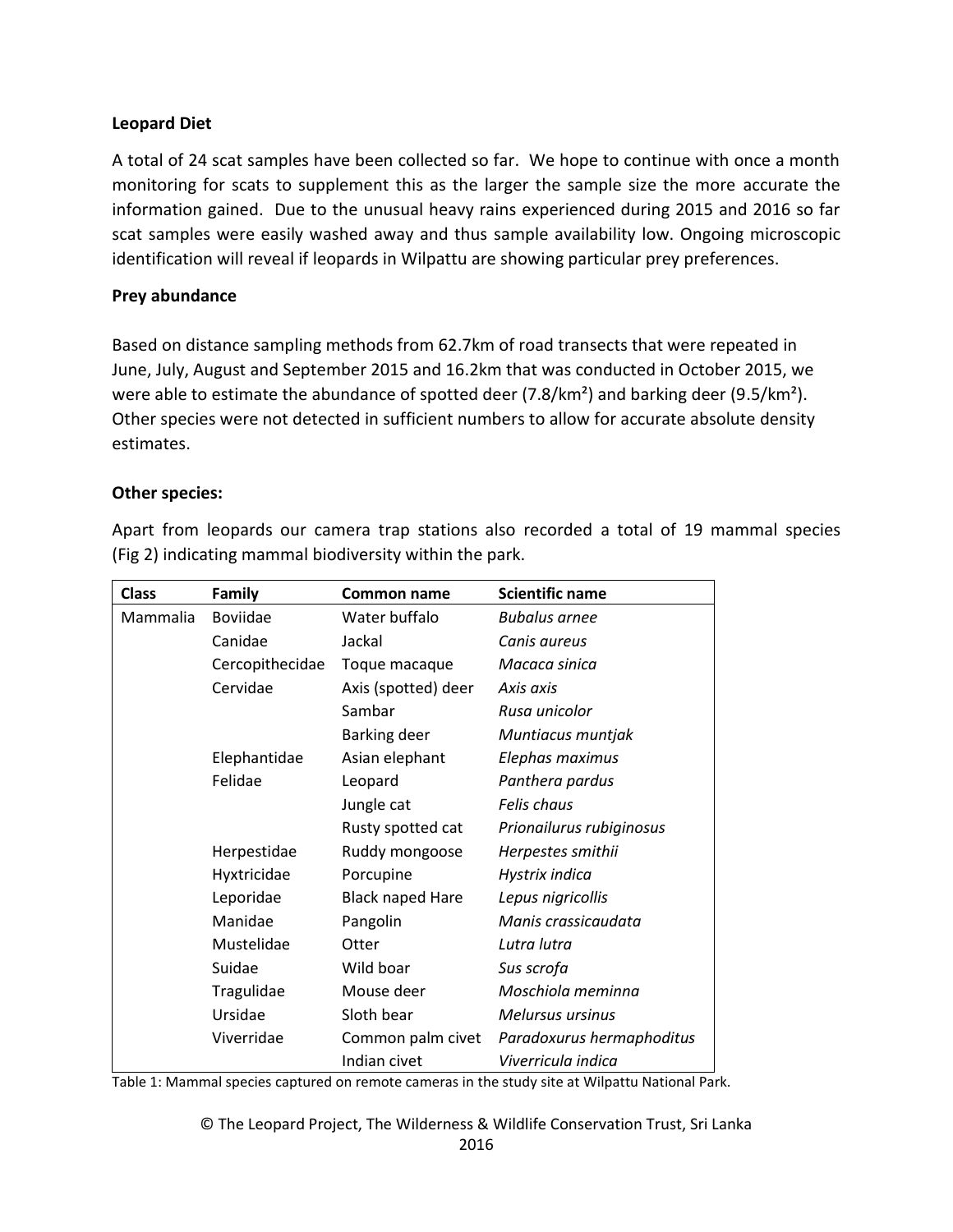Wildboar were the species detected in greatest numbers by remote cameras, followed by spotted deer and then leopards (Fig. 2). This measure indicates the high success of the camera placements for recording leopard presence. It does not, however, mean that leopards were more abundant than many of the other species captured by remote camera less often, as the rate at which species were recorded on remote cameras is also determined by their use of roads and prominent jungle trails where cameras were set.



Fig. 2: Total number of animals of each species detected by remote cameras within Wilpattu National Park over 836 trapping days.

A high detection rate of bears was observed (N=106 photo captures); this is a positive sign for Wilpattu as having bear presence throughout the study indicates good quality undisturbed habitat is still available. Mother and cubs (N=15 cubs) were also detected spread out throughout the study site.

Photo-captures of other wild cats are also of substantial importance and although no fishing cat was detected, jungle cat (N=1) and numerous detections (N=9) of Sri Lanka's smallest and least understood felid, the rusty spotted cat were obtained (Fig. 3). The lack of detection of the fishing cat however does not indicate an absence of them in the study area as they have been recorded otherwise.



Fig. 3: Rusty spotted cat photo-captured near Kokkari Willu in Wilpattu National Park, September 16th, 2015.

© The Leopard Project, The Wilderness & Wildlife Conservation Trust, Sri Lanka